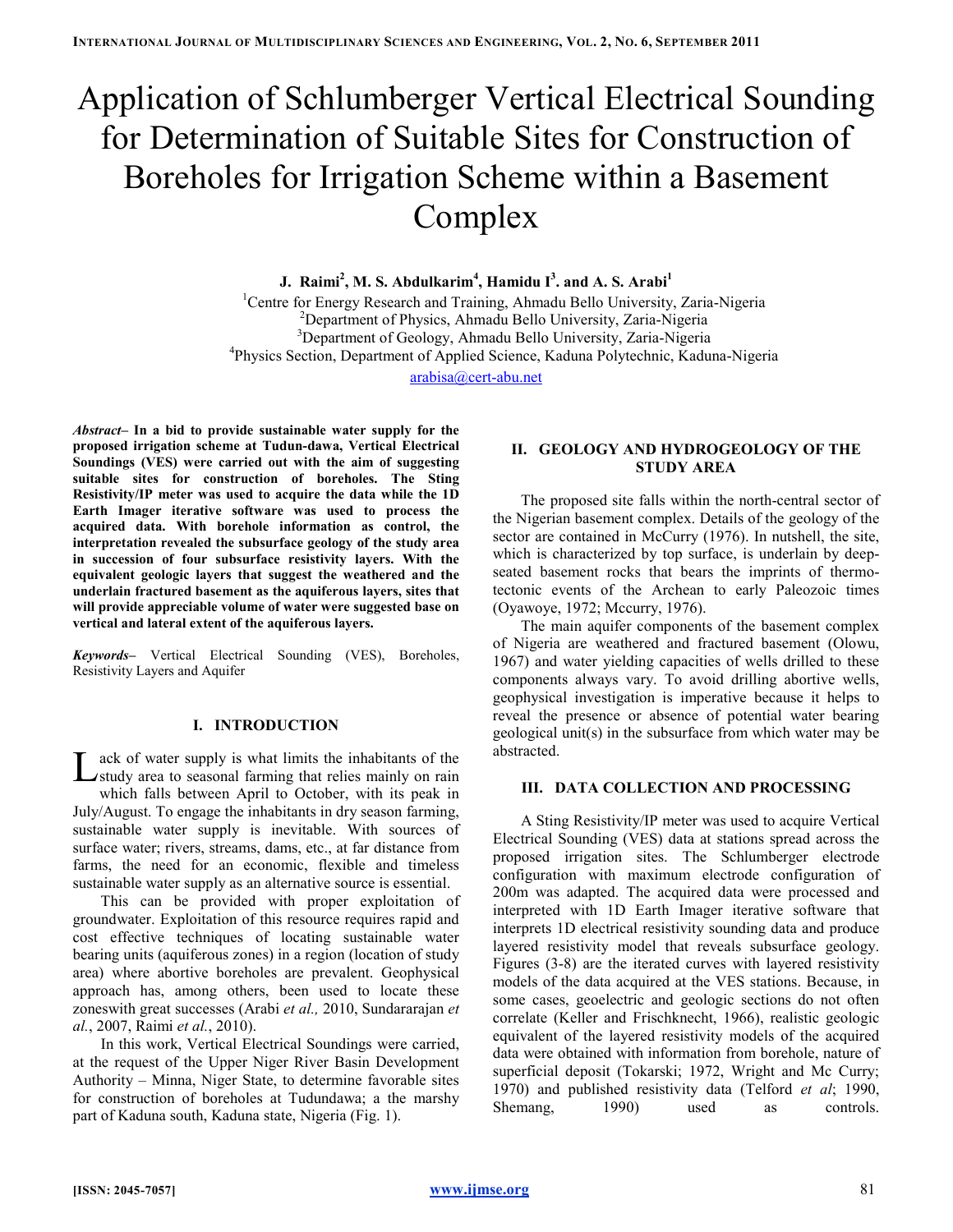

Fig. 1: A topographic map showing the location of study area





332.2

203.6

530.1

790.5

Fig. 2: Field curve and the apparent resistivity model of VES 1



Fig. 3: Field curve and the apparent resistivity model of VES 2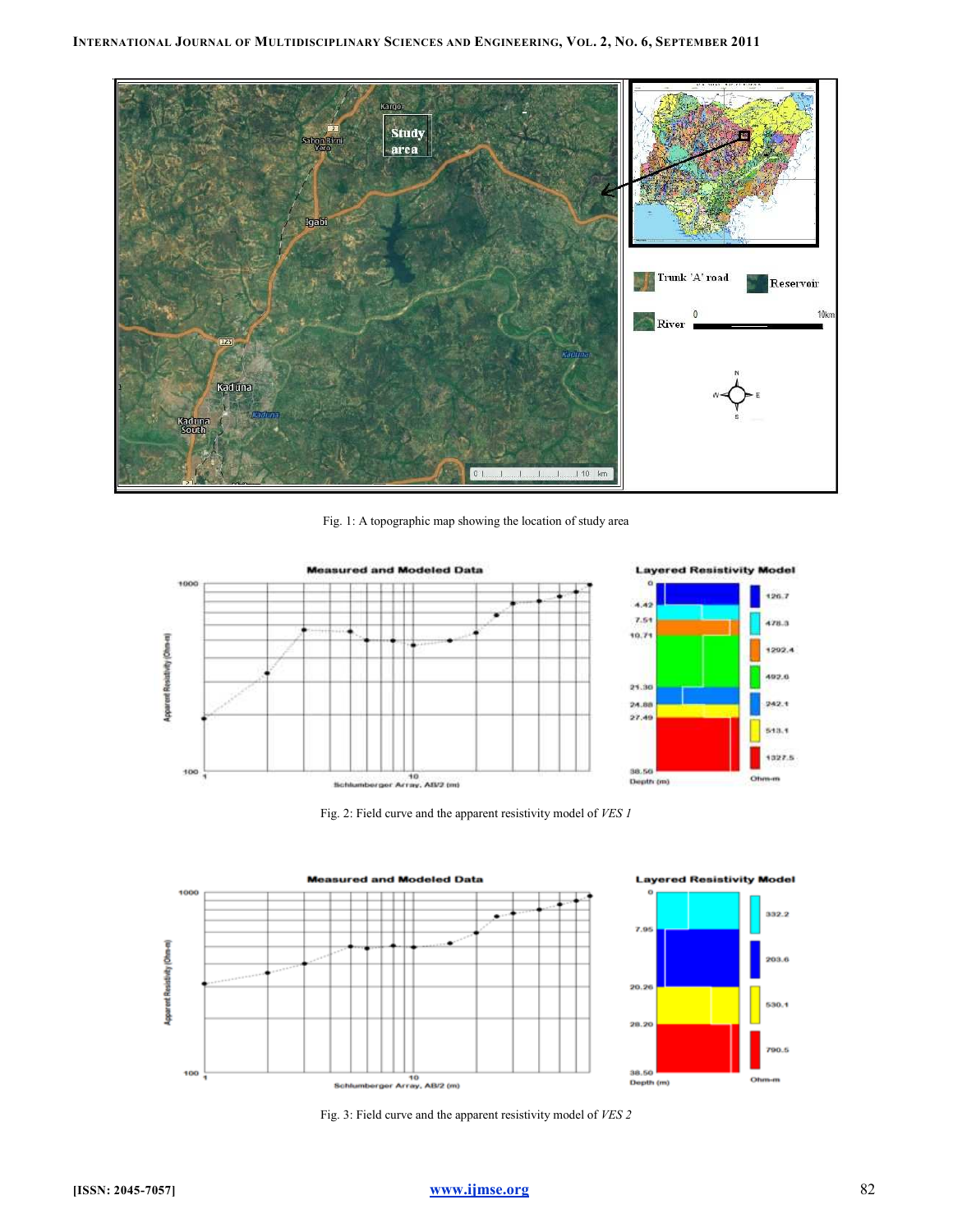

Fig. 4: Field curve and the apparent resistivity model of VES 3



Fig. 5: Field curve and the apparent resistivity model of VES 4



Fig. 6: Field curve and the apparent resistivity model of VES 5